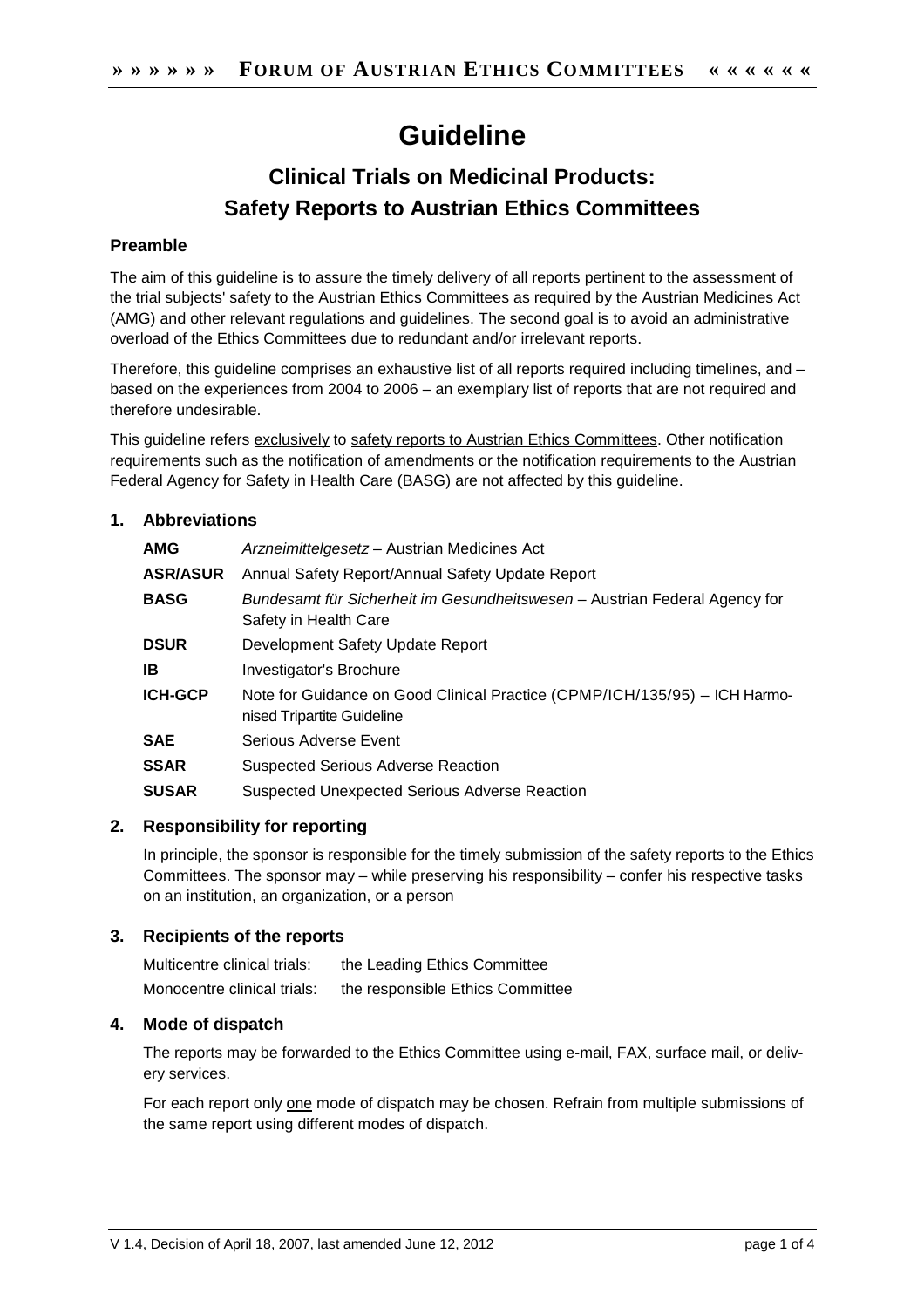### **5. Required expedited reports (exhaustive)**

#### **5.1. SUSARs**

- Type: SUSARs which occurred in a clinical trial that has been reviewed by an Austrian Ethics Committee (identical protocol number) in any national or international cen- $\text{tr}e^1$
- Form: Meldungsformular of the Forum or covering letter with the same content (EC-number, type of report, etc.), CIOMS-form, MedWatch-form or similar as appendix.
- Term: Fatal or life-threatening SUSARs: initial report as soon as possible, in any case within 7 days after knowledge by the sponsor, follow-up report within additional 8 days. Other SUSARs: as soon as possible, in any case within 15 days of first knowledge by the sponsor.

#### **5.2. Follow-up reports to SUSAR-reports according to 5.1**

- Type: Follow-up reports that include substantial new information beyond the already reported information (7 + 8 days reports, or 15 days report, respectively), e.g. reevaluation of causality.
- Form: Meldungsformular of the Forum or covering letter with the same content, reference to the primary SUSAR-report, CIOMS-form or similar as appendix.
- Term: Same as in 5.1

#### **5.3. Deviations from the study protocol**

- Type: Deviations from, or changes of, the protocol to eliminate immediate hazards to the trial subjects $2$
- Form: Meldungsformular of the Forum or covering letter with the same content, description of the hazards and the actions taken as well as the planned or taken additional measures (stop of recruiting, amendment, etc.)
- Term: immediately after knowledge by the sponsor

#### **5.4. Other safety relevant findings<sup>3</sup>**

#### Type: Findings, changes, or new information that

- a) materially alter the current benefit-risk assessment
- b) affect adversely the safety of the trial subjects
- c) would be sufficient to consider changes in the investigational medicinal products administration or in the overall conduct of the trial
- d) affect significantly the conduct of the trial<sup>6</sup>
- Form: Meldungsformular of the Forum or covering letter with the same content, description of the findings, and planned or already taken measures (stop of recruiting, amendment, new patient information sheet, etc.)
- Term:  $immediately<sup>4</sup>$

 $\overline{a}$ 

<sup>1</sup> AMG: art. 41e sec. 1 and 2

<sup>2</sup> AMG art. 37a sec. 4; ICH-GCP: 3.3.8 und 5.16.2

 $^{3}$  ICH-GCP 3.3.8 and 4.10.2

AMG: art. 37a sec. 4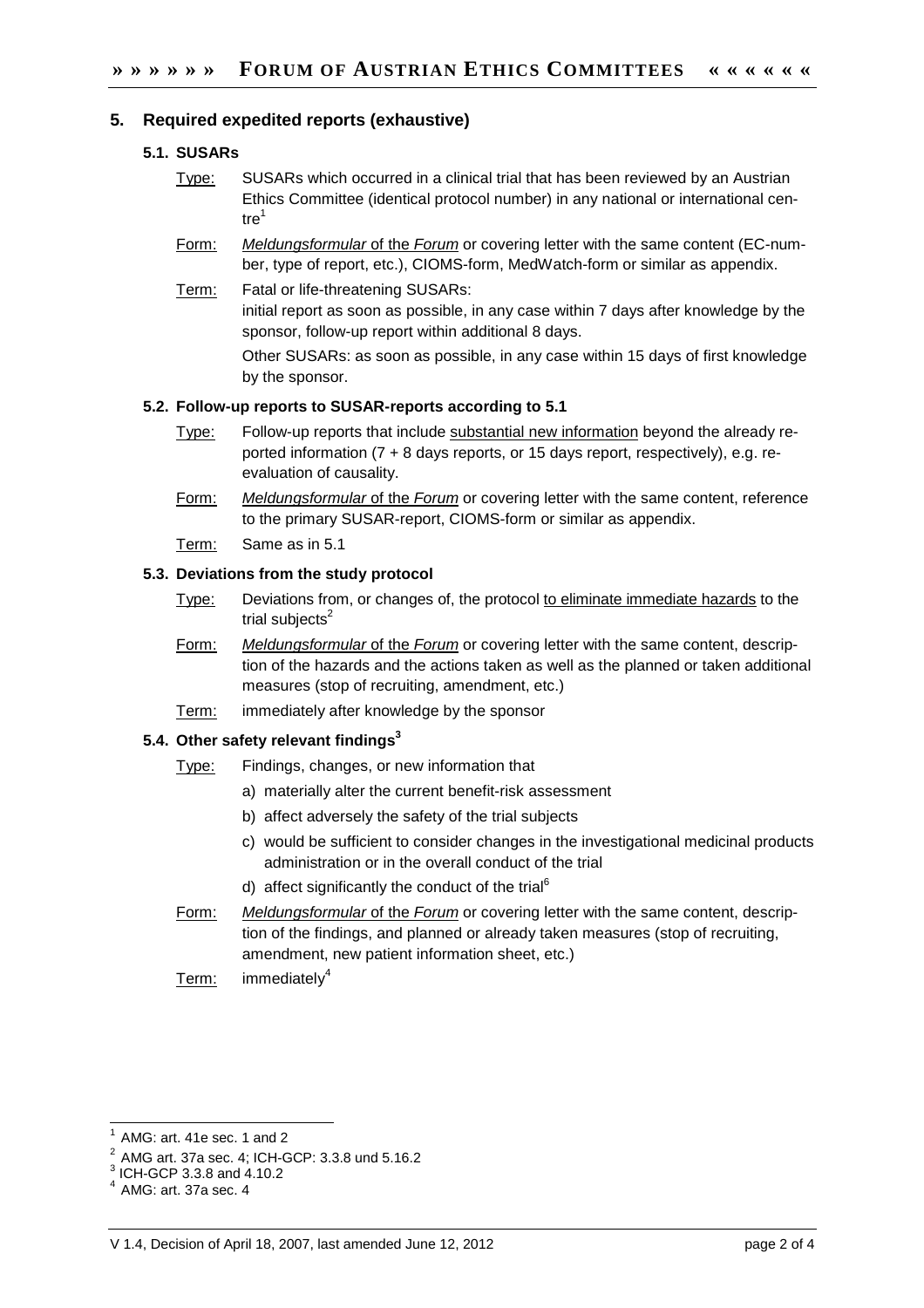### **6. Required periodical report**

#### **6.1. Annual safety report**

- Form: Executive Summary of the Development Safety Update Report (DSUR)**<sup>5</sup>** , supplemented by a line listing according to 6.2 Part 2.
- Term: The reporting period starts with the date of the first authorisation of the concerned trial in an EC member state. The first report is due one year after this date (plus max. 60 days), the following reports in one-year periods
- Note: The obligation to submit annual interim reports using the Berichtsformular of the Forum in order to get a renewal of the vote remains unaffected. The due dates of the annual safety reports (triggered by the first authorisation of the trial in the EC) and of the annual interim report (triggered by the issue date of the vote) will normally be different.

#### **6.2. Alternative annual safety report (ASR/ASUR)**

As an alternative to 6.1a report according to AMG art. 41e sec. 3 may be submitted.

- Form: The report consists of 3 parts:
	- Part 1: Analysis of the subjects' safety including a statement on the necessity to re-assess the benefit-risk ratio, and, if applicable, the result of this re-assessment and the consequences thereof.
	- Part 2: A line listing of all SSARs that occurred in the concerned trial within the reporting period, SUSARs emphasised, including a comment on discrepancies between listed and expedited reported SUSARs, if applicable.
	- Part 3: An aggregate summary tabulation of all SSARs that occurred in the concerned trial.

# **7. Unrequired reports (exemplary)**

# **7.1. Expedited reports of SUSARs that occurred in trials not reviewed by an Austrian Ethics Committee**

This information should be part of an update of the IB which is required at least once a year unless they represent safety relevant findings that have to be reported according to topic 5.4.

#### **7.2. Re-reports of already reported SUSARs entitled "IB Update"**

Redundant reports are dispensable.

# **7.3. Deviations from the study protocol initiated not for the reason of eliminating immediate hazards to trial subjects**

#### **7.4. Follow-up reports without substantial new information**

**7.5. SAE-reports** 

 $\overline{\phantom{a}}$ 

Only reports according to 5.1 to 5.4 are to be made.

**7.6. Periodical safety reports with reporting periods shorter than one year**  No "quarterly line listings", no semi-annual safety reports.

#### **7.7. Safety reports to local responsible Ethics Committees**

In multicentre clinical trials the safety reports have to be submitted only to the Leading Ethics Committee.

<sup>5</sup> ICH guideline E2F - Note for guidance on development safety update reports